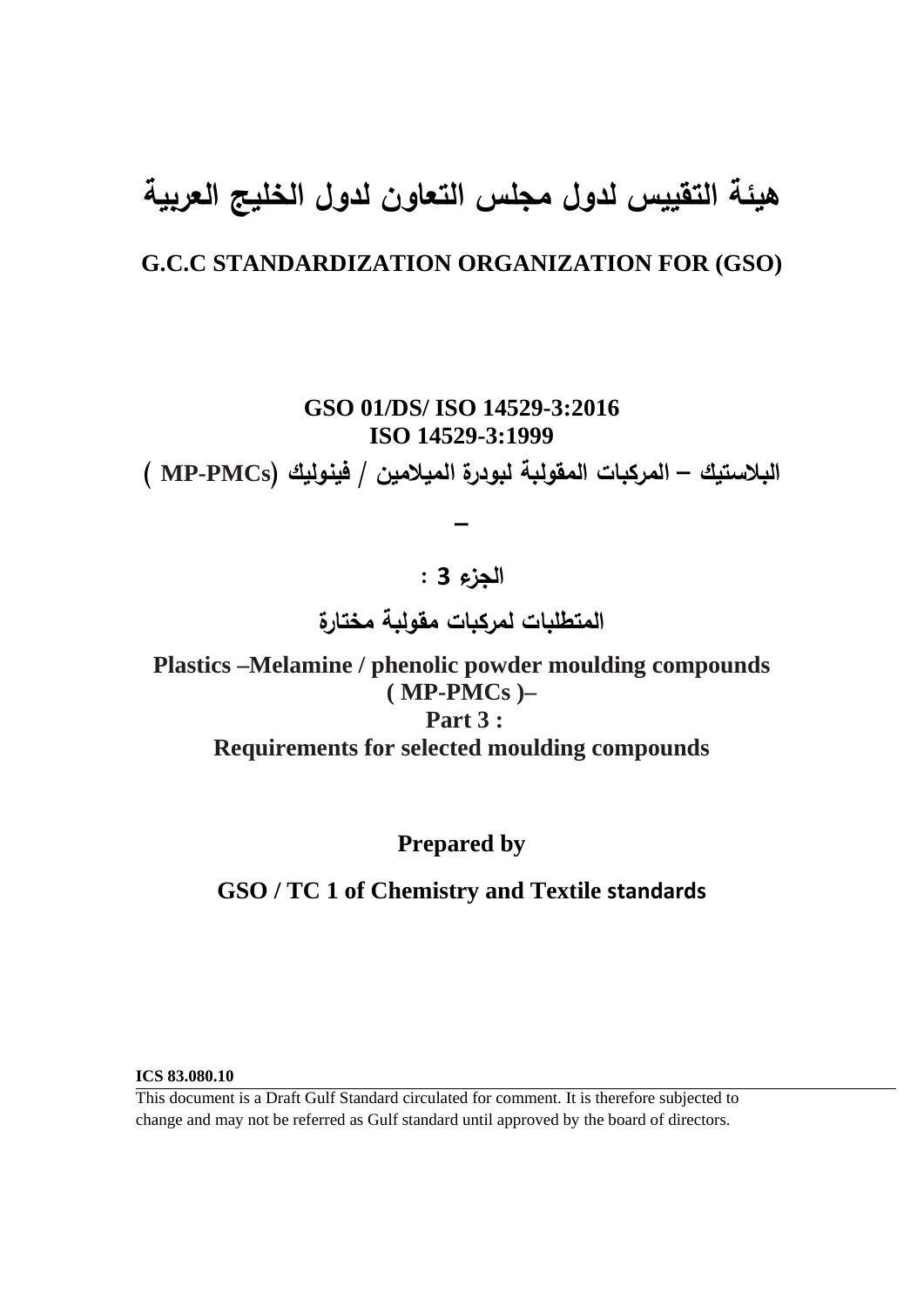تقديم

هيئة التقييس لدول مجلس التعاون لدول الخليج العربية هيئة إقليمية تضم في عضويتها الأجهزة الوطنية للمواصفات والمقاييس في دول الخليج العربية ، ومن مهام الهيئة إعداد المواصفات القياسية الخليجية بواسطة لجان فنية متخصصة . وقد قامت هيئة التقييس لدول مجلس التعاون لدول الخليج العربية ضمن برنامج عمل اللجنة الفنية رقم(1) " اللجنة الفنية الخليجية للمواصفات الكيميائية والغزل والنسيج " بتبني المواصفة القياسية الدولية رقم 14529-3:1999 ISO "البلاستيك – المركبات المقولبة لبودرة الميلامين / فينوليك (PMCs-MP – ( الجزء 3 :المتطلبات لمركبات مقولبة مختارة " ، و التي أصدرتها " المنظمة الدولية للتقييس " و تمت ترجمتها إلى اللغة العربية . و قامت (دولة قطر ) بإعداد مشروع هذه المواصفة. وقد اعتمدت هذه المواصفة كـمواصفة قياسية خليجية دون إدخال أية تعديلات فنية عليها في اجتماع مجلس إدارة الهيئة رقم ( )، الذي عقد بتاريخ / / هـ ، الموافق / /

#### Foreword

Standardization Organization for GCC (GSO) is a regional Organization which consists of the National Standards Bodies of GCC member States. One of GSO main functions is to issue Gulf Standards /Technical regulation through specialized technical committees (TCs).

GSO through the technical program of committee TC 1 " Gulf technical committee for Chemical and textile standards " adopt International standard ISO 14529-3:1999 "Plastics –Melamine / phenolic powder moulding compounds ( MP-PMCs )– Part 3

:Requirements for selected moulding compounds ", issued by ( International

Organization for Standardization), which has been translated into Arabic . The Draft Standard has been prepared by (state of Qatar).

This standard has been approved as Gulf Standard without any technical modifications by GSO Board of Directors in its meeting No..../.... …….held on / / / H, / / G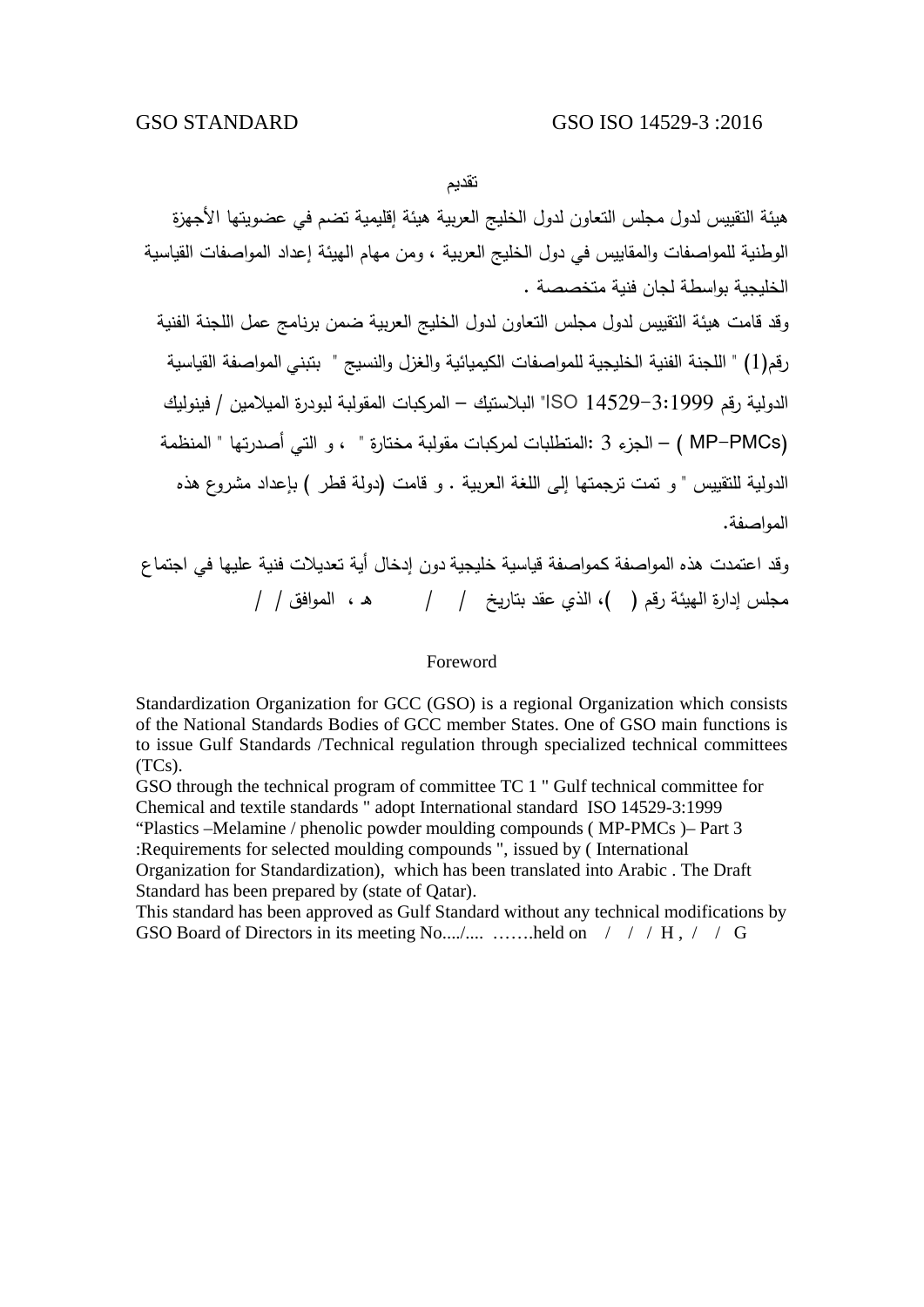# INTERNATIONAL **STANDARD**



First edition 1999-11-15

# **Plastics — Melamine/phenolic powder moulding compounds (MP-PMCs) —**

Part 3: **Requirements for selected moulding compounds**

Plastiques — Poudres à mouler à base de mélamine/phénol (MP-PMC) — Partie 3: Exigences relatives à certaines poudres à mouler



Reference number ISO 14529-3:1999(E)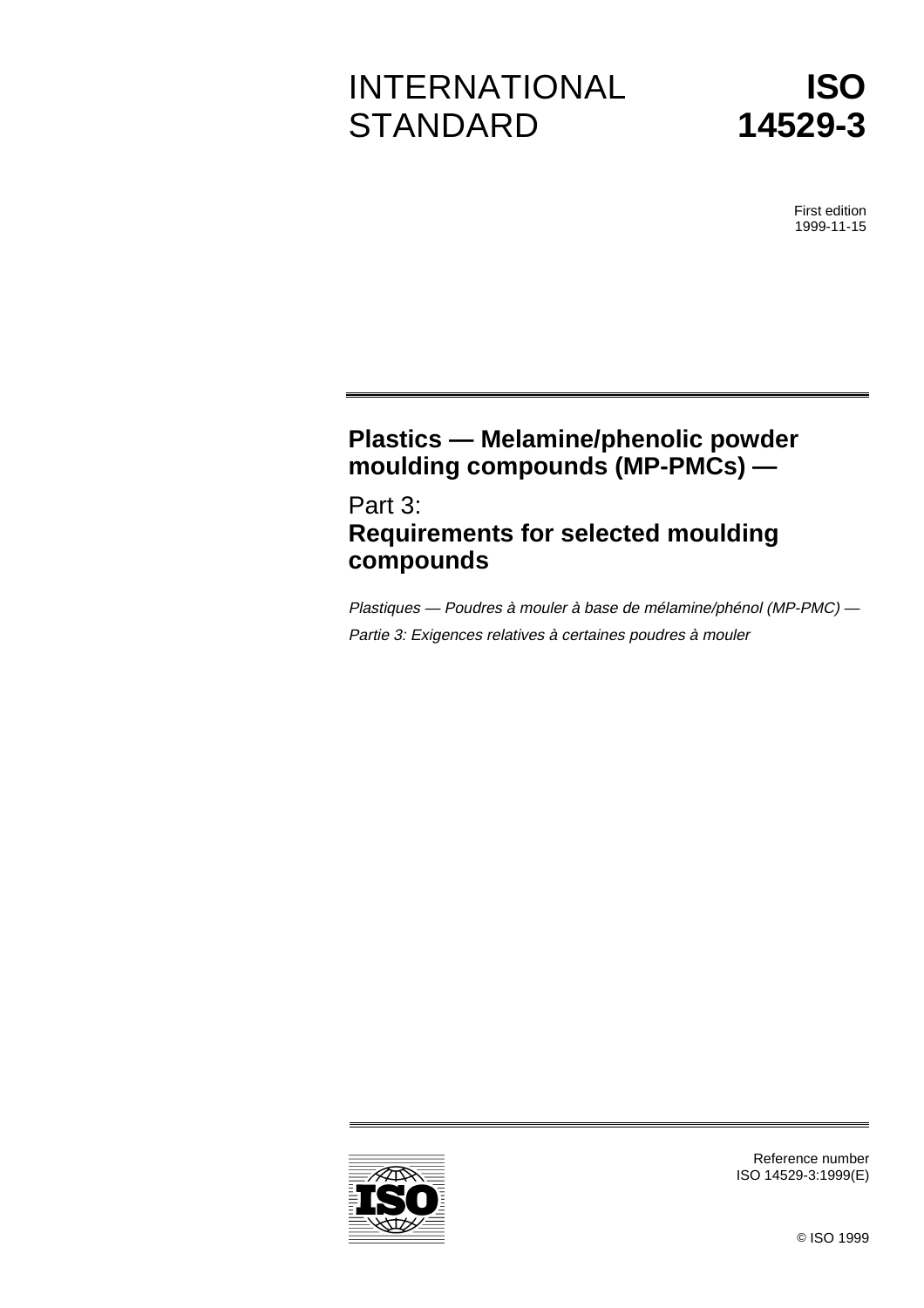#### **PDF disclaimer**

This PDF file may contain embedded typefaces. In accordance with Adobe's licensing policy, this file may be printed or viewed but shall not be edited unless the typefaces which are embedded are licensed to and installed on the computer performing the editing. In downloading this file, parties accept therein the responsibility of not infringing Adobe's licensing policy. The ISO Central Secretariat accepts no liability in this area.

Adobe is a trademark of Adobe Systems Incorporated.

Details of the software products used to create this PDF file can be found in the General Info relative to the file; the PDF-creation parameters were optimized for printing. Every care has been taken to ensure that the file is suitable for use by ISO member bodies. In the unlikely event that a problem relating to it is found, please inform the Central Secretariat at the address given below.

© ISO 1999

All rights reserved. Unless otherwise specified, no part of this publication may be reproduced or utilized in any form or by any means, electronic or mechanical, including photocopying and microfilm, without permission in writing from either ISO at the address below or ISO's member body in the country of the requester.

ISO copyright office Case postale 56 · CH-1211 Geneva 20 Tel. + 41 22 749 01 11 Fax + 41 22 734 10 79 E-mail copyright@iso.ch Web www.iso.ch

Printed in Switzerland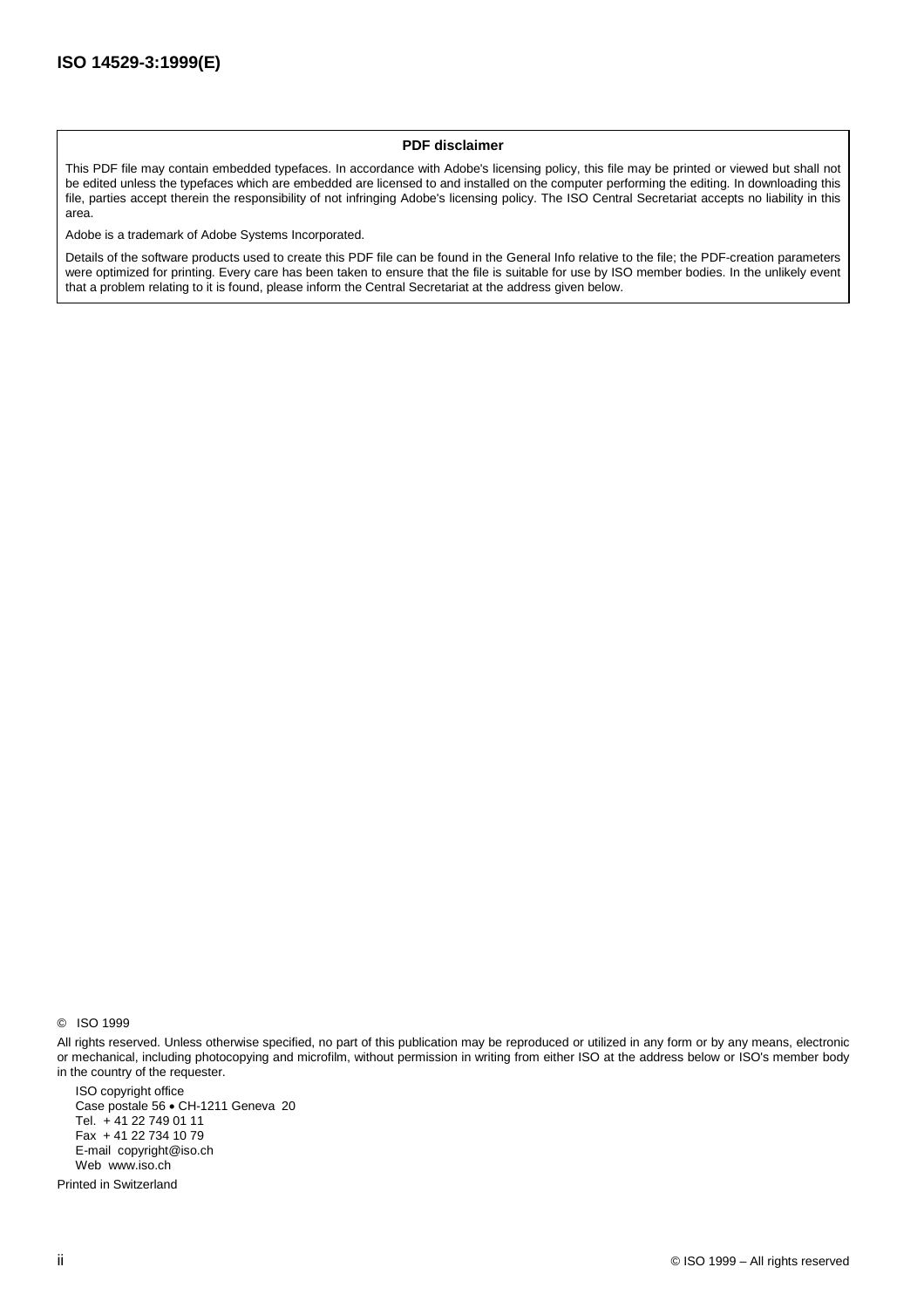# **Foreword**

ISO (the International Organization for Standardization) is a worldwide federation of national standards bodies (ISO member bodies). The work of preparing International Standards is normally carried out through ISO technical committees. Each member body interested in a subject for which a technical committee has been established has the right to be represented on that committee. International organizations, governmental and non-governmental, in liaison with ISO, also take part in the work. ISO collaborates closely with the International Electrotechnical Commission (IEC) on all matters of electrotechnical standardization.

International Standards are drafted in accordance with the rules given in the ISO/IEC Directives, Part 3.

Draft International Standards adopted by the technical committees are circulated to the member bodies for voting. Publication as an International Standard requires approval by at least 75 % of the member bodies casting a vote.

Attention is drawn to the possibility that some of the elements of this part of ISO 14529 may be the subject of patent rights. ISO shall not be held responsible for identifying any or all such patent rights.

International Standard ISO 14529-3 was prepared by Technical Committee ISO/TC 61, Plastics, Subcommittee SC 12, Thermosetting materials.

After a transition period of, at the most, four years, the three parts of ISO 14529 (see below) will replace ISO 4896:1990, of which they constitute a technical revision.

ISO 14529 consists of the following parts, under the general title Plastics — Melamine/phenolic powder moulding compounds (MP-PMCs):

- Part 1: Designation system and basis for specifications
- Part 2: Preparation of test specimens and determination of properties
- Part 3: Requirements for selected moulding compounds

Annex A of this part of ISO 14529 is for information only.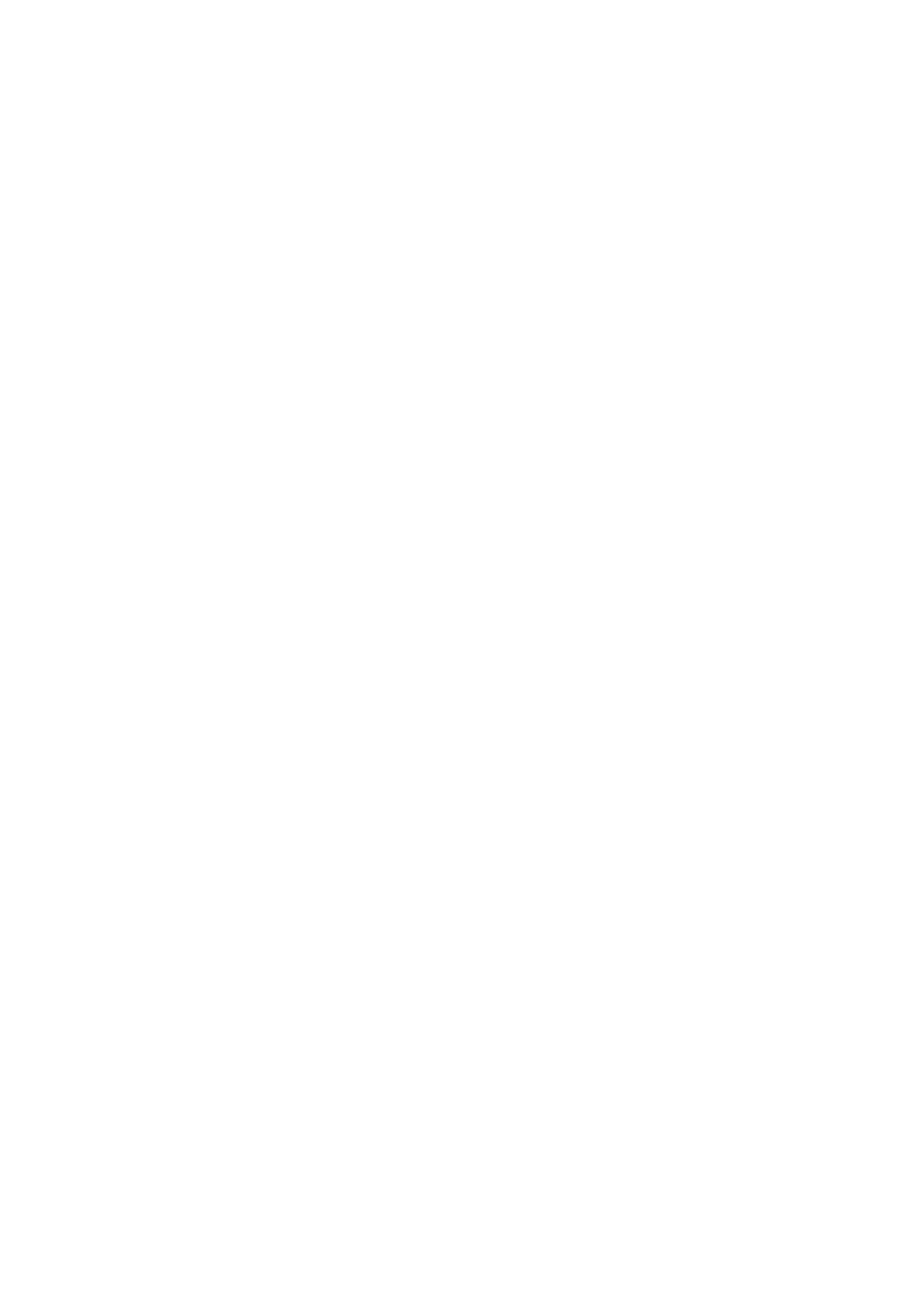# **Plastics — Melamine/phenolic powder moulding compounds (MP-PMCs) —**

# Part 3: **Requirements for selected moulding compounds**

## **1 Scope**

This part of ISO 14529 specifies the requirements for the physical and chemical properties of phenolic powder moulding compounds (MP-PMCs) and compression- or injection-moulded test specimens produced from them.

It is limited to those powder moulding compounds whose composition and properties are significantly different. It is further limited to those moulding compounds which are of general technical and/or economic importance.

The properties which are used to characterize the moulding compounds, the test methods and the test conditions are selected from those given in ISO 14529-2.

The moulding compounds are divided into types according to their composition and properties. The various types are designated using the designation system defined in ISO 14529-1.

### **2 Normative references**

The following normative documents contain provisions which, through reference in this text, constitute provisions of this part of ISO 14529. For dated references, subsequent amendments to, or revisions of, any of these publications do not apply. However, parties to agreements based on this part of ISO 14529 are encouraged to investigate the possibility of applying the most recent editions of the normative documents indicated below. For undated references, the latest edition of the normative document referred to applies. Members of ISO and IEC maintain registers of currently valid International Standards.

ISO 472:1999, Plastics — Vocabulary.

ISO 4896:1990, Plastics — Melamine/phenolic moulding materials — Specification.

ISO 14529-1:1999, Plastics — Melamine/phenolic powder moulding compounds (MP-PMCs) — Part 1: Designation system and basis for specifications.

ISO 14529-2:1999, Plastics — Melamine/phenolic powder moulding compounds (MP-PMCs) — Part 2: Preparation of test specimens and determination of properties.

### **3 Terms and definitions**

For the purposes of this part of ISO 14529, the terms and definitions given in ISO 472, ISO 14529-1 and ISO 14529-2 apply.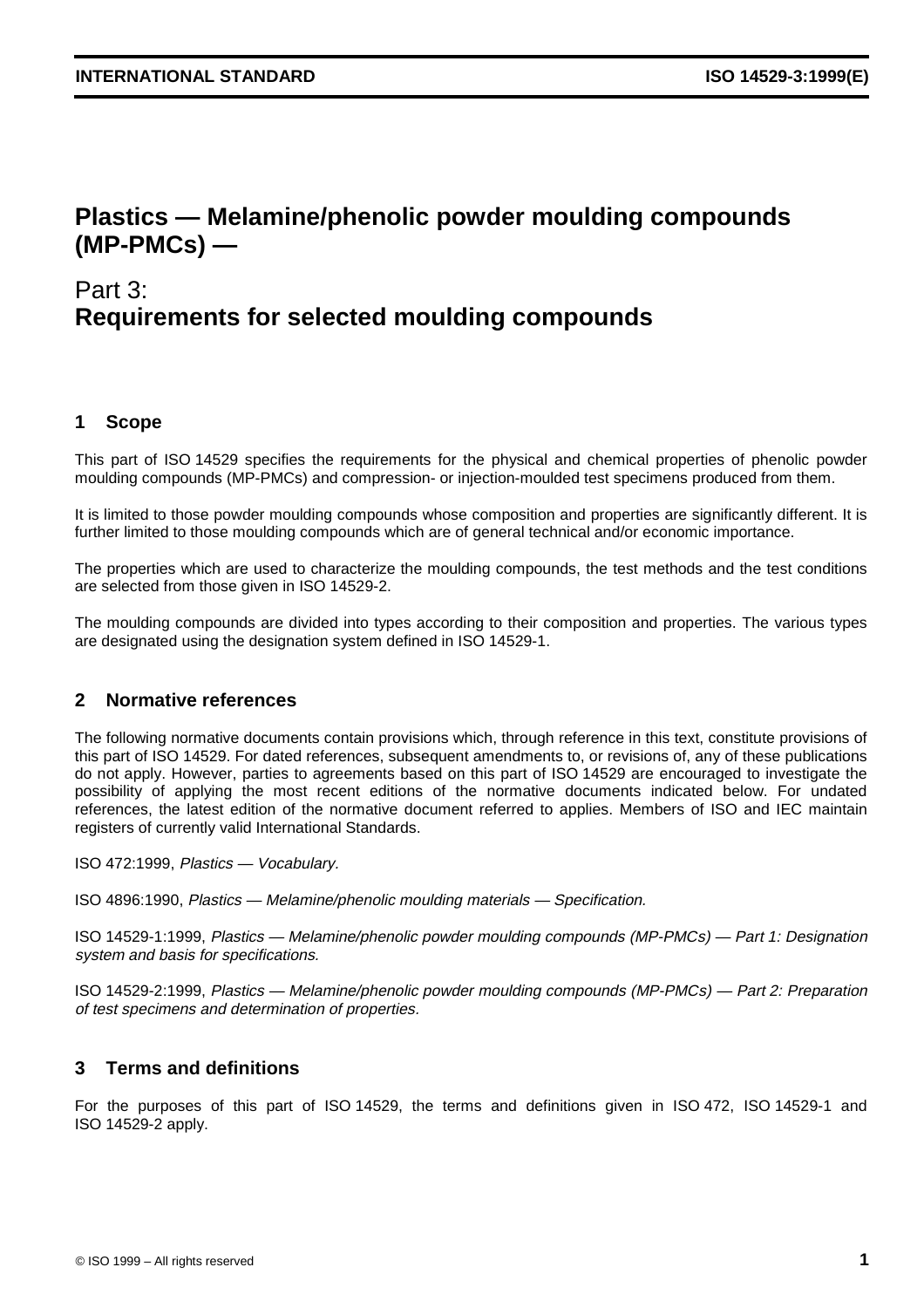## **4 Requirements**

### **4.1 Property values**

In order for a melamine/phenolic powder moulding compound to be considered as complying with this part of ISO 14529, it shall meet the requirements given in the appropriate table (Table 1 or 2).

Tables 1 and 2 give the mean value obtained for the set of test specimens used to determine a particular property. Individual values of properties 2.1, 2.2, 2.3 and 2.4 shall be within 10 % of the mean value, and individual values of properties 3.1 and 3.2 shall be within 5 °C of the mean value.

No specific limits are placed on rheological and processing properties. However, suitable rheological and processing properties are essential for the satisfactory use of a moulding compound. The test methods and test conditions used shall be as agreed between the interested parties.

In addition, for some applications, it may be useful for information to be made available on other properties, for example:

- cure time;
- particle size;
- moisture content.

If this is so, these properties and test methods, as well as the test conditions to be used, shall be as agreed between the interested parties.

### **4.2 Filler/reinforcement type and content**

In order for a melamine/phenolic powder moulding compound to be considered as complying with this part of ISO 14529, the nature, form and content by mass of its filler/reinforcement shall be as given in the designation of the moulding compound (see ISO 14529-1:1999, subclause 4.2).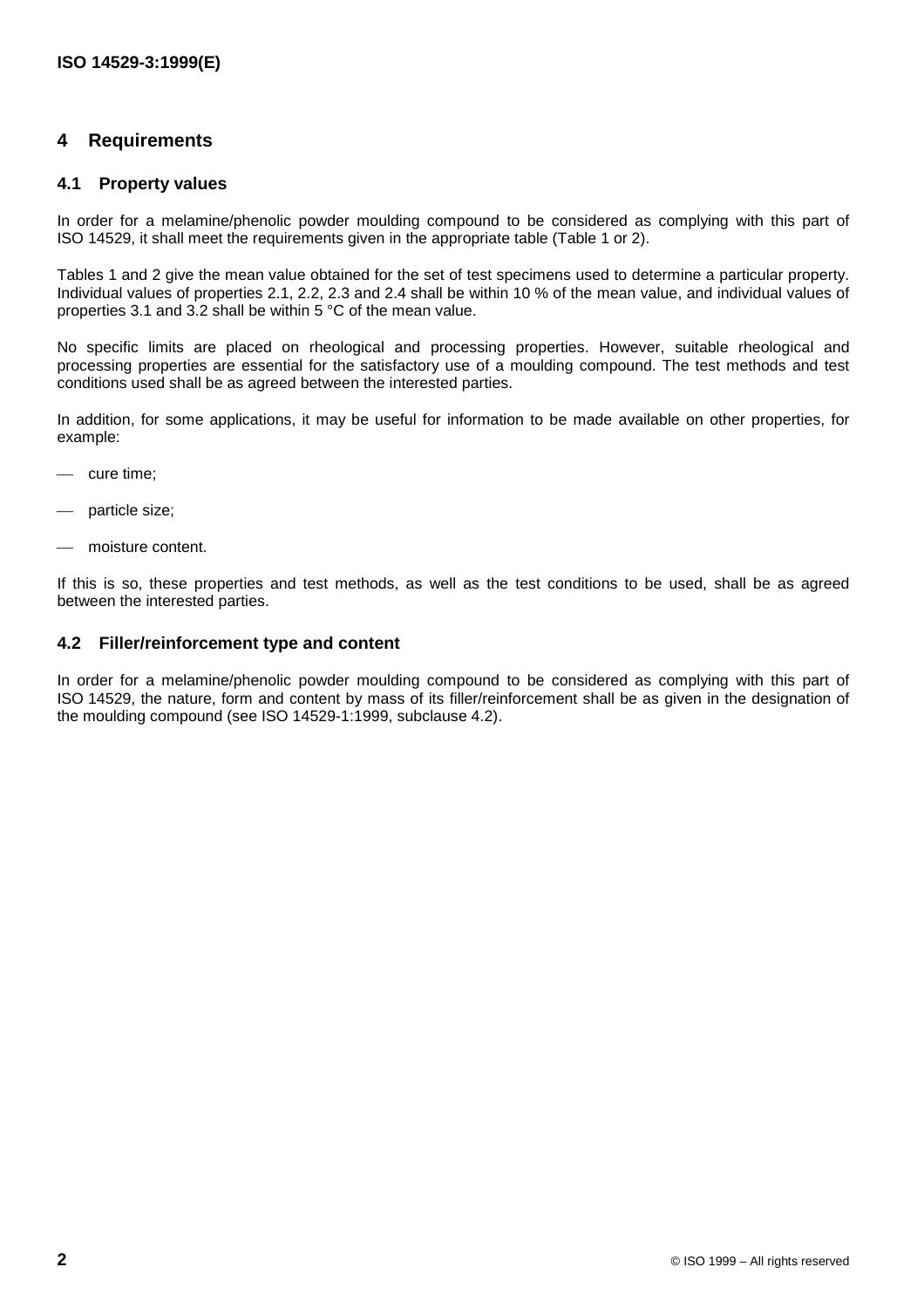|                         |                                                  |                   |                                              |                       | 1                                            | $\mathbf{2}$              | 3                                | 4                                |  |
|-------------------------|--------------------------------------------------|-------------------|----------------------------------------------|-----------------------|----------------------------------------------|---------------------------|----------------------------------|----------------------------------|--|
|                         |                                                  |                   |                                              |                       | Type: PMC ISO 14529-MP.                      |                           |                                  |                                  |  |
|                         | Property                                         | <b>Unit</b>       | Pro-<br>cess-<br>$\mathsf{inq}^{\mathsf{a}}$ | Max.<br>or<br>min.    | (LD30+MD15), X, E<br>to<br>(LD40+MD05), X, E | LD35<br>to<br><b>LD45</b> | (WD30+MD15)<br>to<br>(WD40+MD05) | (LF20+MD25)<br>to<br>(LF30+MD15) |  |
| $\ddot{\mathbf{1}}$     | Rheological and processing properties            |                   |                                              |                       |                                              |                           |                                  |                                  |  |
| 1.1                     | To be agreed between the interested parties      |                   |                                              |                       |                                              |                           |                                  |                                  |  |
| $\overline{\mathbf{2}}$ | <b>Mechanical properties</b>                     |                   |                                              |                       |                                              |                           |                                  |                                  |  |
| 2.1                     | Stress at break, $\sigma_{\rm B}$                | <b>MPa</b>        | Q<br>M                                       | $\geqslant$<br>$\geq$ | 45<br>60                                     | 45<br>60                  | 45<br>50                         | 40<br>55                         |  |
| 2.2                     | Flexural strength, $\sigma_{\text{fM}}$          | <b>MPa</b>        | Q<br>M                                       | $\geqslant$<br>$\geq$ | 80<br>100                                    | 80<br>100                 | 80<br>100                        | 80<br>100                        |  |
| 2.3                     | Charpy impact<br>strength, $a_{\text{cU}}$       | kJ/m <sup>2</sup> | Q<br>М                                       | $\geq$<br>$\geq$      | 6,0<br>7,0                                   | 5,0<br>7,0                | 4,5<br>6,0                       | 5,0<br>7,0                       |  |
| 2.4                     | Charpy notched impact<br>strength, $a_{cA}$      | kJ/m <sup>2</sup> | Q<br>M                                       | $\geqslant$<br>$\geq$ | 1,2<br>1,4                                   | 1,2<br>1,4                | 1,2<br>1,4                       | 1,2<br>1,3                       |  |
| 3                       | <b>Thermal properties</b>                        |                   |                                              |                       |                                              |                           |                                  |                                  |  |
| 3.1                     | Temperature of deflection<br>under load, $Tf1,8$ | $\circ$ C         | Q/M                                          | $\geq$                | 155                                          | 155                       | 155                              | 155                              |  |
| 3.2                     | Temperature of deflection<br>under load, $Tf8,0$ | °C                | Q/M                                          | $\geq$                | 110                                          | 110                       | 110                              | 110                              |  |
| 3.3                     | Flammability (glow bar),<br>BH                   |                   | $\mathsf{Q}/\mathsf{M}$                      | $\leq$                | BH 2-10                                      | BH 2-10                   | BH 2-10                          | BH 2-10                          |  |
| 4                       | <b>Electrical properties</b>                     |                   |                                              |                       |                                              |                           |                                  |                                  |  |
| 4.1                     | Dissipation factor,<br>tan $\delta$ 100          |                   | Q/M                                          | $\leq$                |                                              |                           |                                  |                                  |  |
| 4.2                     | Volume resistivity, $\rho_{\rm e}$               | $\Omega$ ·cm      | Q/M                                          | $\geq$                | $10^{12}$                                    | $10^{11}$                 |                                  |                                  |  |
| 4.3                     | Surface resistivity, $\sigma_{\rm e}$            | Ω                 | Q/M                                          | $\geq$                | $10^{11}$                                    | $10^{10}$                 | $10^{10}$                        | $10^{10}$                        |  |
| 4.4                     | Proof tracking index, PTI                        |                   | Q/M                                          | $\geqslant$           | 600                                          | 250                       | 175                              | 600                              |  |
| 5                       | Other properties                                 |                   |                                              |                       |                                              |                           |                                  |                                  |  |
| 5.1                     | mg<br>Water absorption, $W_w$ 24                 |                   | Q/M                                          | $\leq$                | 180                                          | 180                       | 180                              | 180                              |  |
| 5.2                     |                                                  | % by<br>mass      |                                              | $\leq$                |                                              |                           |                                  |                                  |  |
| $\mathsf a$             | $Q =$ Compression moulding                       |                   |                                              |                       |                                              |                           |                                  |                                  |  |

#### **Table 1 — Property requirements for MP-PMCs containing (LD+MD), LD or (WD+MD) as filler**

M = Injection moulding

NOTE 1 See ISO 14529-2:1999, Tables 3 and 4, columns 3, 4, and 7, for the methods to be used for the preparation of test specimens and the determination of properties.

NOTE 2 In view of the differences between the property-value limits for compression-moulding and injection-moulding materials, the likely variations in test results and the wide range of properties covered, it should not be assumed that materials having the same designation are exactly equivalent.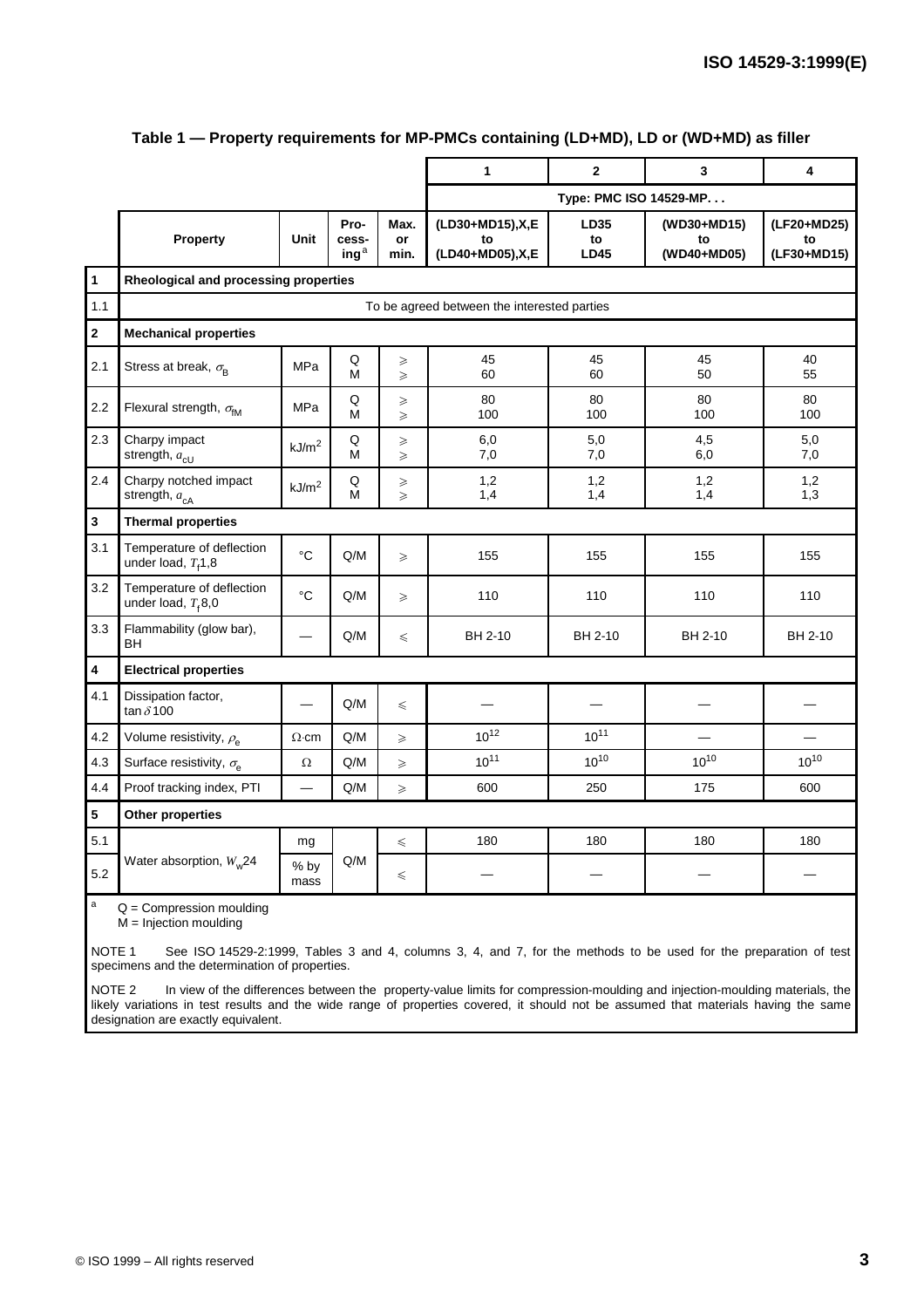|              |                                                    |                   |                                              |                            | 5                                | 6                                | $\overline{7}$ | 8 |  |
|--------------|----------------------------------------------------|-------------------|----------------------------------------------|----------------------------|----------------------------------|----------------------------------|----------------|---|--|
|              |                                                    |                   |                                              |                            | Type: PMC ISO 14529-MP           |                                  |                |   |  |
|              | Property                                           | Unit              | Pro-<br>cess-<br>$\mathsf{inq}^{\mathsf{a}}$ | Max.<br>or<br>min.         | (WD35+MD15)<br>to<br>(WD45+MD05) | (GF30+GG20)<br>to<br>(GF20+GG30) |                |   |  |
| $\mathbf{1}$ | Rheological and processing properties              |                   |                                              |                            |                                  |                                  |                |   |  |
| 1.1          | To be agreed between the interested parties        |                   |                                              |                            |                                  |                                  |                |   |  |
| $\mathbf 2$  | <b>Mechanical properties</b>                       |                   |                                              |                            |                                  |                                  |                |   |  |
| 2.1          | Stress at break, $\sigma_{\rm B}$                  | MPa               | Q<br>M                                       | $\geqslant$<br>$\geq$      | 40<br>55                         | 45<br>60                         |                |   |  |
| 2.2          | Flexural strength, $\sigma_{\text{fM}}$            | MPa               | Q<br>M                                       | $\geqslant$<br>$\geqslant$ | 80<br>100                        | 80<br>100                        |                |   |  |
| 2.3          | Charpy impact<br>strength, $a_{\text{cl}}$         | kJ/m <sup>2</sup> | Q<br>M                                       | $\geqslant$<br>$\geq$      | 5,0<br>6,5                       | 5,0<br>6,0                       |                |   |  |
| 2.4          | Charpy notched impact<br>strength, $a_{cA}$        | kJ/m <sup>2</sup> | $\mathsf Q$<br>M                             | $\geqslant$<br>$\geq$      | 1,2<br>1,3                       | 2,5<br>2,5                       |                |   |  |
| 3            | <b>Thermal properties</b>                          |                   |                                              |                            |                                  |                                  |                |   |  |
| 3.1          | Temperature of deflection<br>under load, $Tf1,8$   | $\rm ^{\circ}C$   | Q/M                                          | $\geq$                     | 155                              | 165                              |                |   |  |
| 3.2          | Temperature of deflection<br>under load, $T_f$ 8,0 | $\rm ^{\circ}C$   | Q/M                                          | $\geqslant$                | 110                              | 120                              |                |   |  |
| 3.3          | Flammability (glow bar),<br>BH                     |                   | $\mathsf{Q}/\mathsf{M}$                      | $\leq$                     | BH 2-10                          | BH 2-10                          |                |   |  |
| 4            | <b>Electrical properties</b>                       |                   |                                              |                            |                                  |                                  |                |   |  |
| 4.1          | Dissipation factor,<br>tan $\delta$ 100            |                   | Q/M                                          | $\leq$                     |                                  |                                  |                |   |  |
| 4.2          | Volume resistivity, $\rho_{\rm e}$                 | $\Omega$ ·cm      | Q/M                                          | $\geq$                     |                                  | $10^{12}$                        |                |   |  |
| 4.3          | Surface resistivity, $\sigma_{\rm e}$              | Ω                 | Q/M                                          | $\geq$                     | $10^{10}$                        | $10^{11}$                        |                |   |  |
| 4.4          | Proof tracking index, PTI                          | –                 | Q/M                                          | $\geqslant$                | 600                              | 300                              |                |   |  |
| 5            | Other properties                                   |                   |                                              |                            |                                  |                                  |                |   |  |
| 5.1          | Water absorption, $W_w$ 24                         | mg                | Q/M                                          | $\leq$                     | 180                              | 60                               |                |   |  |
| 5.2          |                                                    | % by<br>mass      |                                              | $\leq$                     |                                  |                                  |                |   |  |
| $\mathsf{a}$ | $Q =$ Compression moulding                         |                   |                                              |                            |                                  |                                  |                |   |  |

### **Table 2 — Property requirements for MP-PMCs containing (WD+MD) or (GF+GG) as filler**

M = Injection moulding

NOTE 1 See ISO 14529-2:1999, Tables 3 and 4, columns 3, 4, and 7, for the methods to be used for the preparation of test specimens and the determination of properties.

NOTE 2 In view of the differences between the property-value limits for compression-moulding and injection-moulding materials, the likely variations in test results and the wide range of properties covered, it should not be assumed that materials having the same designation are exactly equivalent.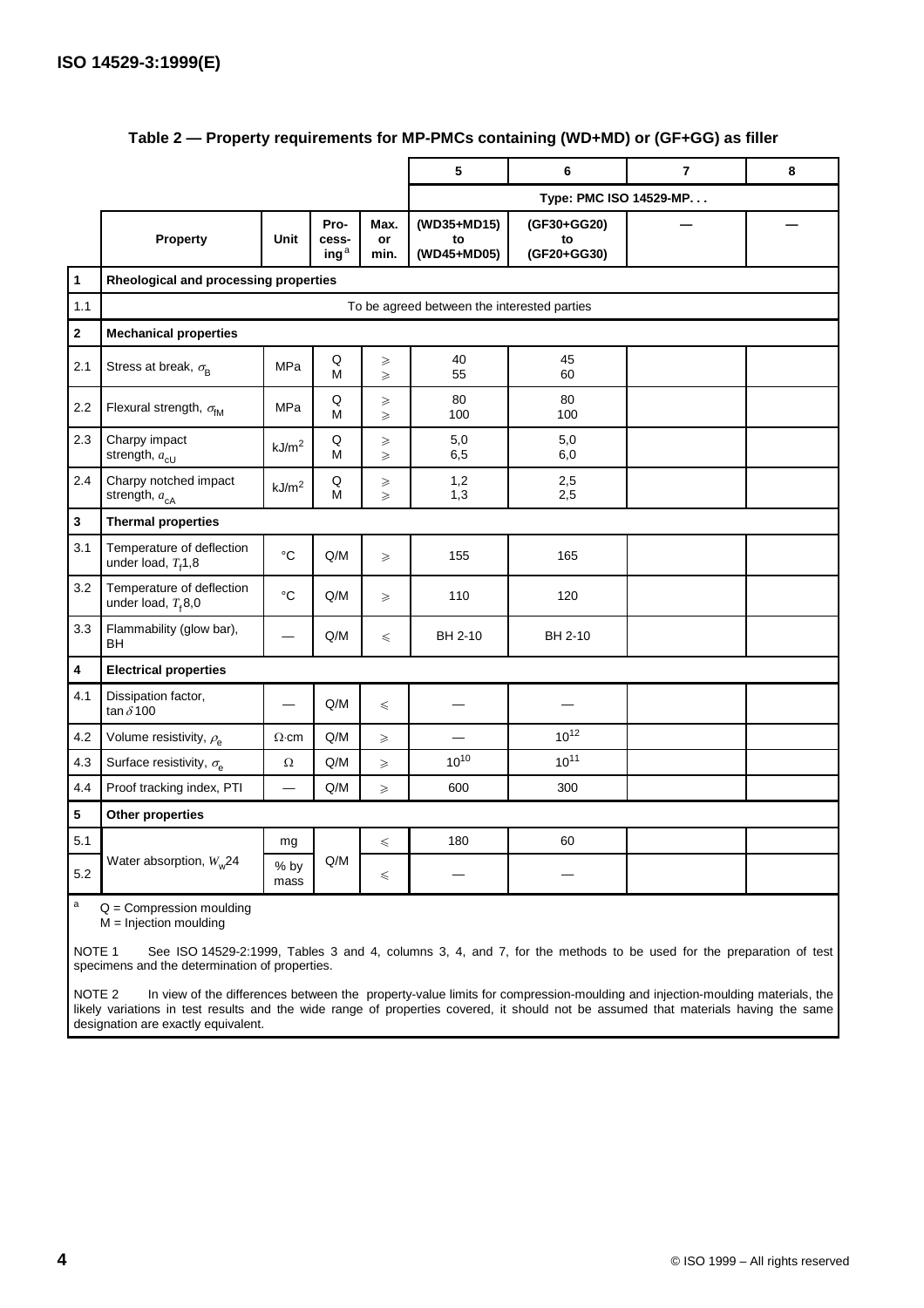# **Annex A**

(informative)

# **Comparison of designations**

### **Table A.1 — Comparison of designations used for MP-PMCs in national and international standards**

| <b>National or international</b> |                                              | 2                  | 3                                |                                  |  |  |  |
|----------------------------------|----------------------------------------------|--------------------|----------------------------------|----------------------------------|--|--|--|
| standard                         | Type: PMC ISO 14529-MP                       |                    |                                  |                                  |  |  |  |
| ISO 14527-3:1999                 | (LD30+MD15), X, E<br>to<br>(LD40+MD05), X, E | LD35<br>to<br>LD45 | (WD30+MD15)<br>to<br>(WD40+MD05) | (LD20+MD30)<br>to<br>(LD30+MD20) |  |  |  |
| ISO 4896:1990                    | <b>MP A10</b>                                | <b>MP A11</b>      | <b>MP A20</b>                    | <b>MP C10</b>                    |  |  |  |
| <b>ASTM</b>                      |                                              |                    |                                  |                                  |  |  |  |
| <b>BS</b>                        |                                              |                    |                                  |                                  |  |  |  |
| DIN 7708-3:1975                  | 181.5                                        | 181                | 180                              | 183                              |  |  |  |
| JIS                              |                                              |                    |                                  |                                  |  |  |  |
| <b>NF</b>                        |                                              |                    |                                  |                                  |  |  |  |

#### **Table A.1 — Comparison of designations used for MP-PMCs in national and international standards** (continued)

| National or international | 5                                | 6                                |  | 8 |  |  |  |
|---------------------------|----------------------------------|----------------------------------|--|---|--|--|--|
| standard                  | Type: PMC ISO 14529-MP           |                                  |  |   |  |  |  |
| ISO 14529-3:1999          | (WD35+MD15)<br>to<br>(WD45+MD05) | (GF30+GG20)<br>to<br>(GF20+GG30) |  |   |  |  |  |
| ISO 4896:1990             | <b>MP C20</b>                    |                                  |  |   |  |  |  |
| <b>ASTM</b>               |                                  |                                  |  |   |  |  |  |
| <b>BS</b>                 |                                  |                                  |  |   |  |  |  |
| DIN 7708-3:1975           | 182                              |                                  |  |   |  |  |  |
| <b>JIS</b>                |                                  |                                  |  |   |  |  |  |
| <b>NF</b>                 |                                  |                                  |  |   |  |  |  |